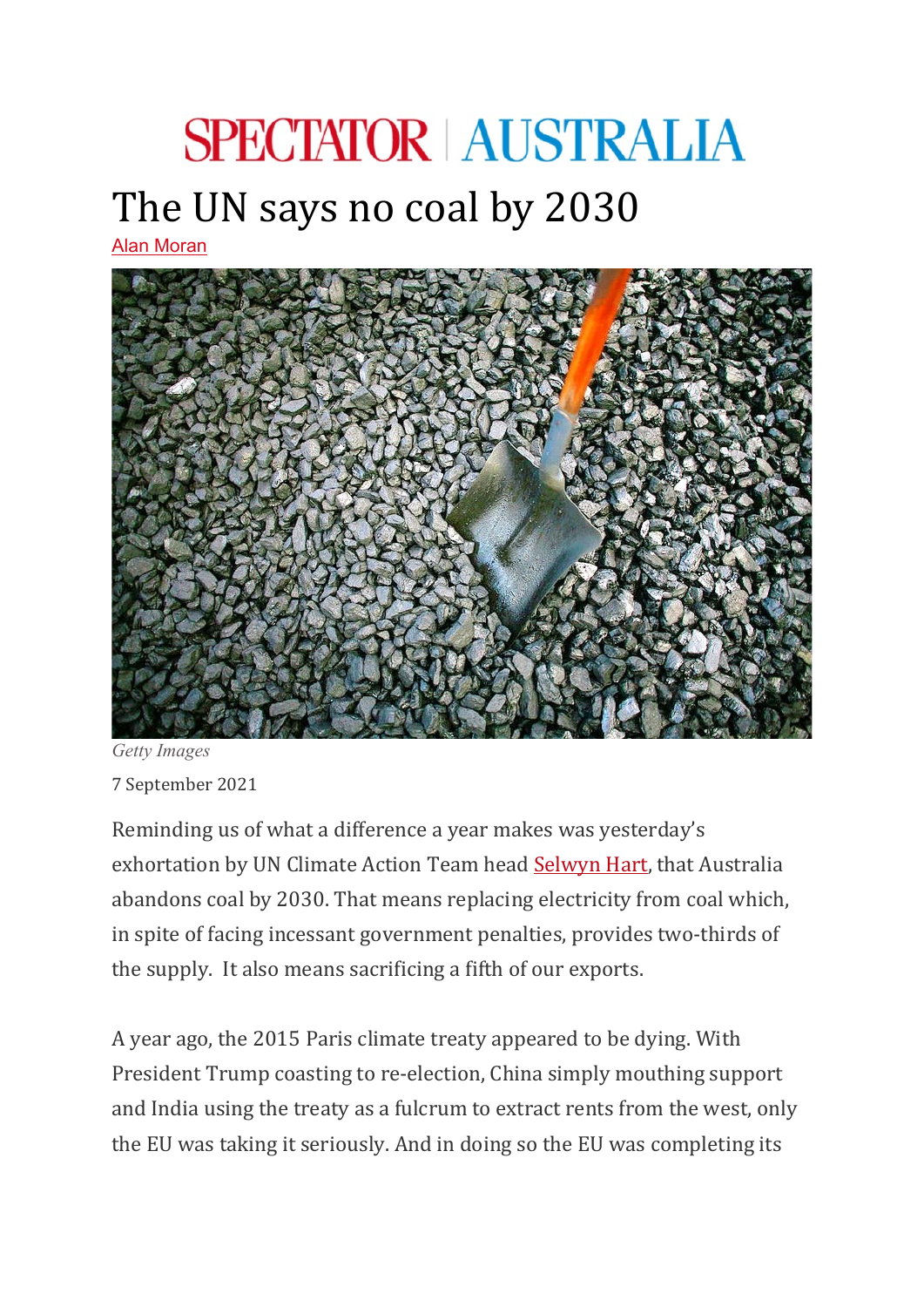decades-long transfer from industrial powerhouse to an interesting place to visit that had outsourced its carbon-emitting industries to China.

Now, with Trump gone and Biden firmly dependent upon the climate-fey for his base support, there is a new US-UK-EU axis of wokeness responding to calls for industrial disarmament domestically and seeking to impose the same regime globally.

As an international civil servant, Selwyn Hart is a veteran in global climate politics. His urging Australia to close down its coal industry within a decade is an ambit claim with the seal of approval from his major patrons, the US and EU and his immediate boss, UN Secretary General António Guterres. Guterres proclaims, "Our greatest challenge – which is at the same time our greatest opportunity – is to use (the COVID) crisis to turn the tide, pivot towards a world that learns lessons, promotes a **just, green and sustainable recovery**".

It takes some hide to blow into a foreign country and call upon the closure of its most efficient industry – it would be equivalent to calling upon Switzerland to close down its instruments, watches and jewellery industry or asking France to close down its machinery and vehicle industries.

The fact that Hart feels confident enough to do so is his knowledge that a Fifth Column in Australia is agitating for the same closure of the domestic hydrocarbon industries. Politically the Fifth Column includes the Greens and has sympathisers within the major political parties. It is dominant within the media and educational establishment and, with federal court judge Mordy Bromberg and Chief Justice Preston of the NSW Land and Environment Court, has infiltrated the judiciary.

Ministers, at least at the state government level, share the hydrocarbonphobia of the "elites". State governments have their own subsidies for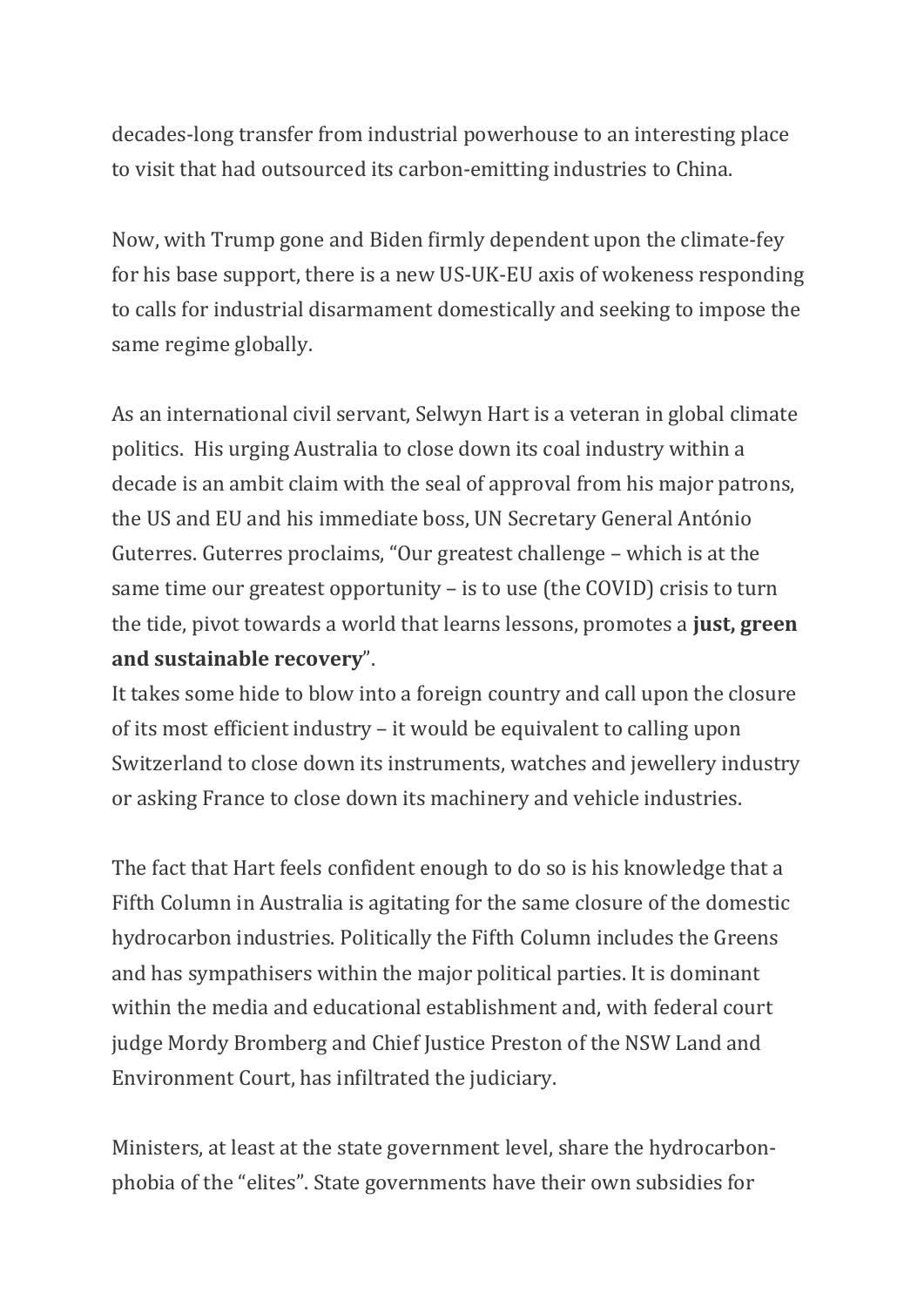renewables, including purchasing preferences, new transmission lines and cost impositions on coal.

All this Commonwealth and state government intervention has created a parody of a market for electricity, the policy around which is dominated by injecting and controlling an increased supply of intermittently available wind and solar. The market managers see scope for the electricity supply system to continue operating reliably in the coming years, even though the anticipated share of wind and solar means pioneering engineering and massive expansion in controls. But the foreshadowed coal closures after 2027 will require yet to be invented control systems.

Eventually, the frailties of renewable energy's high cost and intermittency causes reality to come crashing down.

This is already apparent with the Energy Security Board seeking a rule change that will ensure additional payments for coal generators to prevent them being forced to close. Energy Minister Angus Taylor is endorsing that approach and although there is pushback from Victoria and NSW, Victoria already has a selective version of it involving subsidising the Yallourn coal station to stay online, while NSW Energy Minister Matt Kean recently foreshadowed a similar scheme. Nobody bats an eyelid at the policy of new subsidies to offset the effects of existing subsidies!

In spite of the costs to Australia exiting from producing coal, pressures like those of Mr Hart will intensify in the run-up to the Glasgow global climate conference in November. And Australia will find itself with few friends nations with similar interests are politically estranged (China), fending off their own challenges (India, Indonesia) or, like Russia, are trade rivals.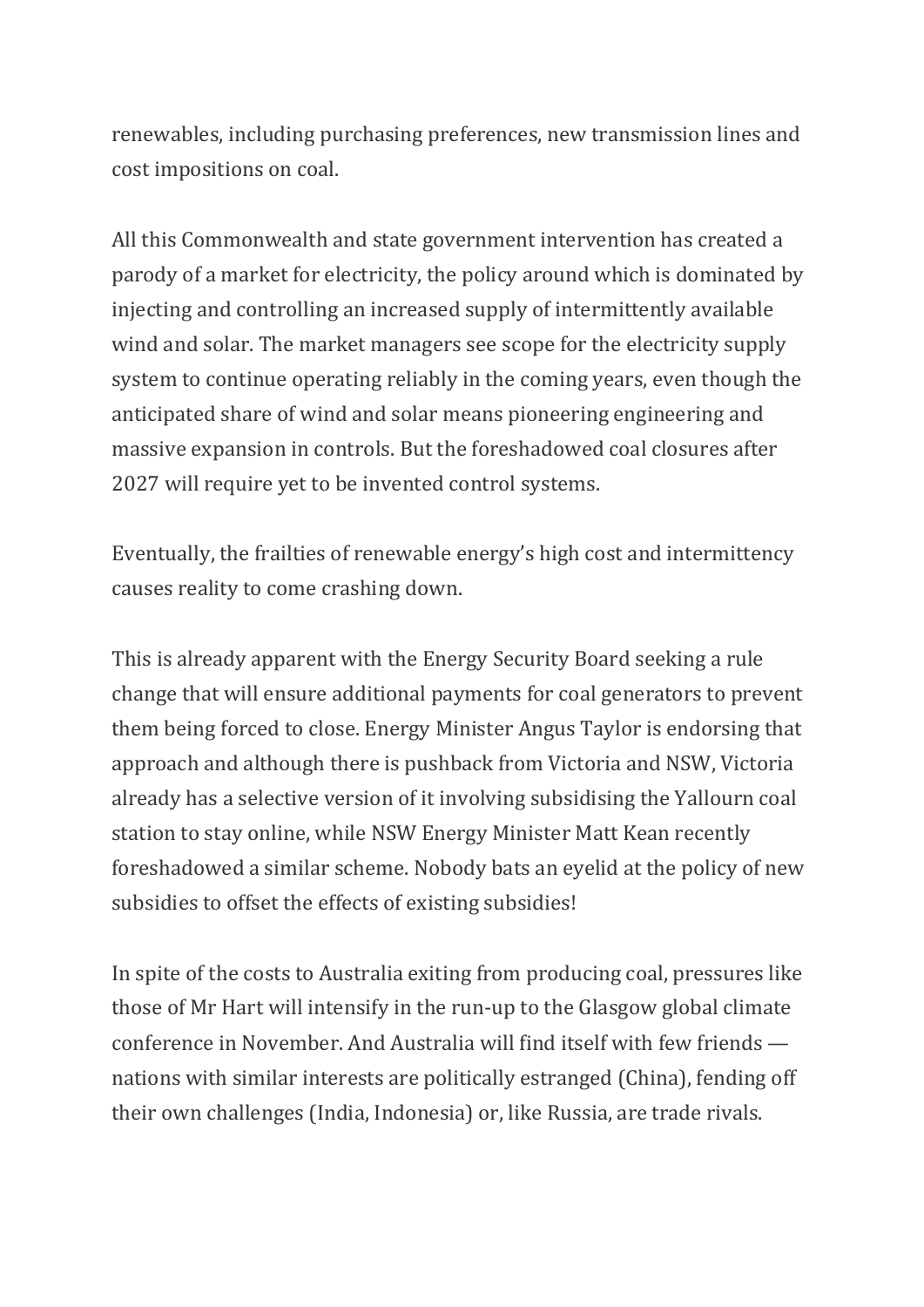For its own part, the government will be parading Australia's own credentials in mitigating emissions, which involve wasteful spending and impedances to coal development. Its focus will be on the penetration of renewable energy into the electricity supply system and Australia's lower level of aggregate emissions.

Internationally, the government is unlikely to use the argument that Australia is, (by virtue of its size,) a net carbon sink. Nor will it draw attention to the aggregate national spending to suppress electricity emissions, which amounts to \$7 billion a year in subsidies for renewables and a \$17 billion program to facilitate their grid connection.

That level of spending would be amongst the most profligate in the world and on top of it are environmental measures taken to inhibit land clearing and mining generally.

Although commissioning multitudinous reports and issuing a constant stream of gaudy documents, the Commonwealth has never thought it worthwhile totting up (or, at least, publishing) all the costs such policies entail. Presumably, the government considers any benefits of such material in international negotiations are dwarfed by the costs of exposing its maladministration to the electorate.

Over coming months, there will be many additional pressures on Australia like those of Selwyn Hart's. Though the developing countries will prevent any formal new global agreement, it is difficult so see Australian politicians having the ability or even the will to wind back the measures that have punished coal supply and thereby reduced the competitiveness of Australian industries.